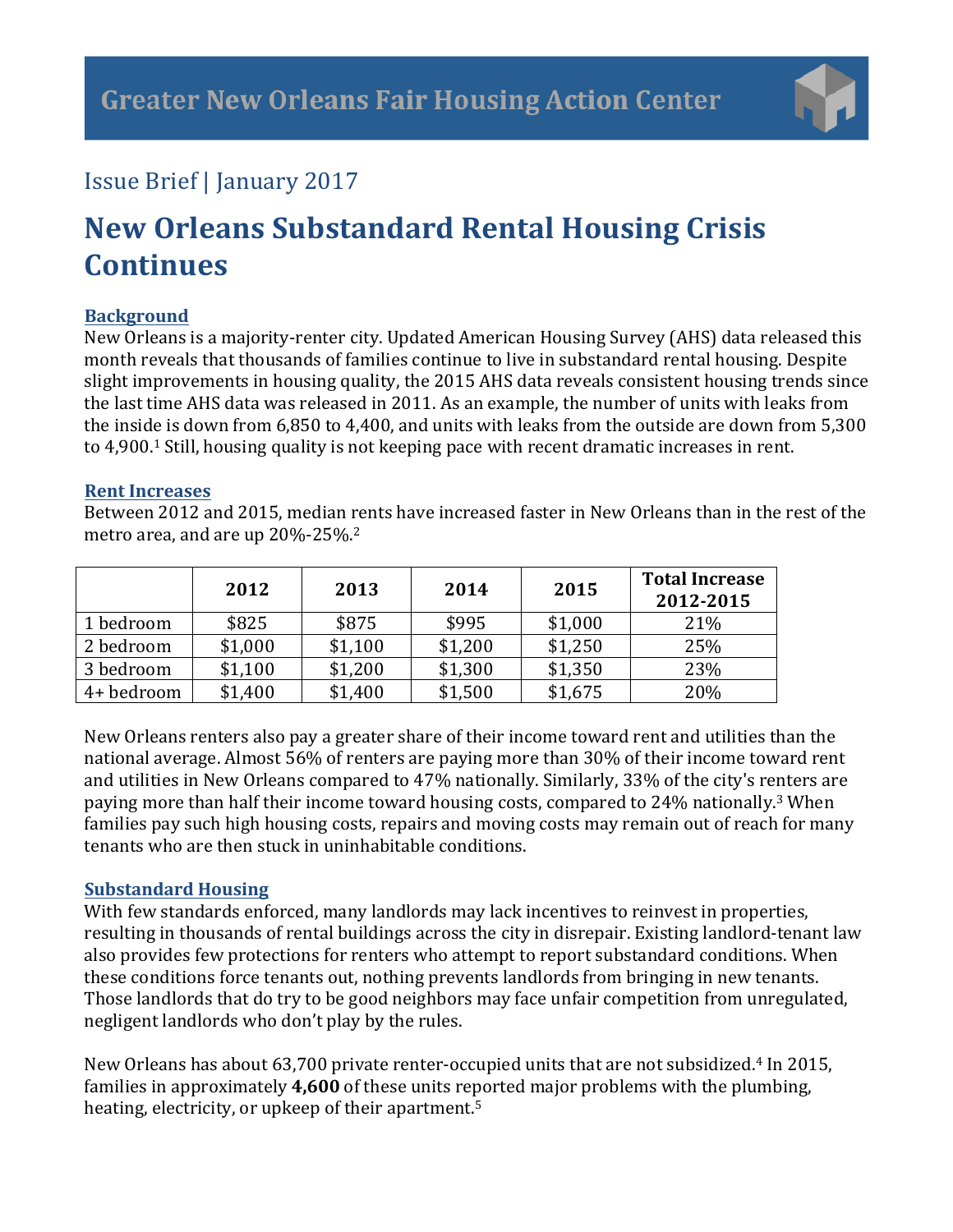

Thousands of other families are living in units with other specific problems, including:

- **5,600** units with signs of rodents
- 4,900 units with leaks from outside the unit
- 4,400 units with leaks from inside the unit
- **3,200** units with a crumbling foundation
- **1,200** units with holes in the floors
- **1.000** units with broken windows

"The mold was terrible, but we had rodents and roaches too. Living in that apartment, I started to develop respiratory problems. I coughed constantly, I had nosebleeds, and I would go through half a box of tissues a night." - GNOFHAC client

#### **Impacts on Children**

U.S. census bureau estimates suggest more than 40,000 children live in rental homes throughout New Orleans. Research shows that housing quality can significantly impact their health and school performance.6

- 12,725 units had uncovered electrical outlets and children under seven living in or regularly visiting the home.
- **2,300** units had mold (a 30% increase from 2011).
- It is no surprise, then, that over one-quarter of all renter families with children (5-17) have an asthmatic child in the home, over 4,100 families.
- Children with asthma in these families accounted for 839 emergency room visits in the past year and 4,197 asthma medicine prescriptions in the past three months.

Louisiana hospital discharge data also reveals disparities in age-adjusted asthma emergency department (ED) rates by race and zip code, with African American residents experiencing much higher rates. For example, in zip code 70118 where African Americans are more likely to be renters, age-adjusted aggregated asthma ED rates per 1,000 residents for Black residents is 13.7, compared to 1.1 for White residents in the same zip code.<sup>7</sup>

#### **The Healthy Homes Ordinance**

New Orleans complaint-driven code enforcement system is clearly failing renter families. Tenants are fearful to report landlords and those who do have little protection from eviction. Lawmakers should support the Healthy Homes Ordinance and other efforts to improve substandard conditions and increase housing access.